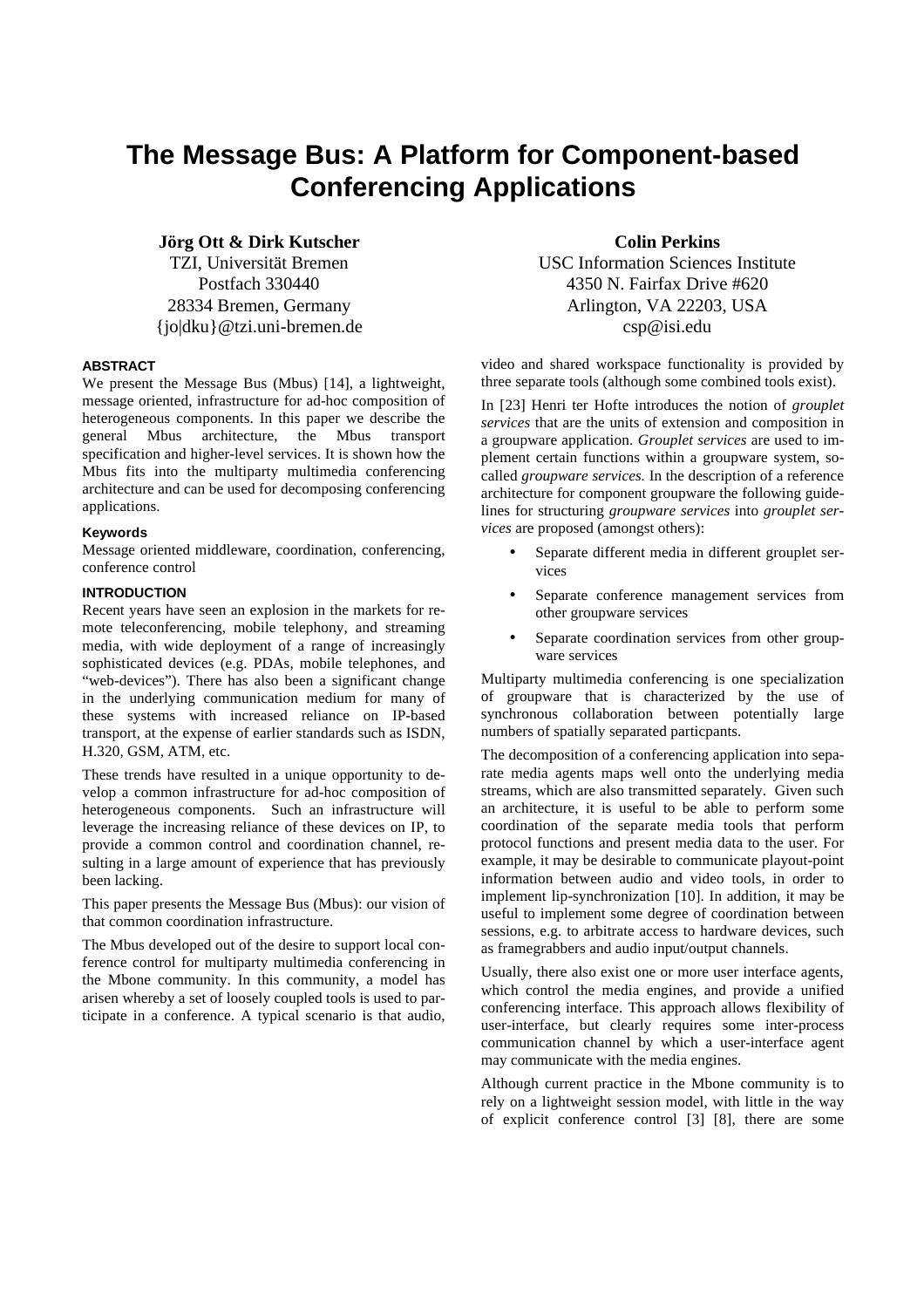situations where this is not appropriate, and a more tightly coupled wide-area conference control protocol must be employed. In [13] the notion of *vertical interoperability* within a conferencing endsystem has been introduced, which relied on a dedicated *conference management system* (CMS) controlling the set of media tools, user interfaces etc. in a user's conferencing system. The CMS, a conference controller, communicates with the local service entities *and* with controllers of other's users and can, for exmaple, implement the enforcement of conference policies and inform local entities about status changes in the conference.

Again, if a common local coordination channel is present, a separate conference control entity may be added to the session if desired to perform these functions that are required for tightly coupled conferencing.

Note also that these entities need not reside on the same device: you may wish to initiate a call from your PC, but participate via a traditional looking telephone, which is possible once the phone and PC are networked and intelligent.

Similar needs may be discovered when considering the kinds of distributed end-points that may become common with the increasing spread of technologies such as IrDA and Bluetooth that provide short-range wireless communication. For example, a PDA may wish to communicate with a cellular phone to dial a number from an address book, or the phone may wish to coordinate with your personal CD player to arbitrate access to your headset. Products that provide some of these features are already beeing developed [24].

- These applications point to the need for a local scope coordination protocol, yet this is an area where standards are lacking. For example (adapted from [7]) the tasks required for conference control can be broken down into five categories:
- Coordination and control of applications and components: tools need to be started with the correct initial state, but also may need to cooperate and be re-configured during the course of a session (e.g. lip-synchronization, voice switched video).
- Reporting and control of conference membership: who is currently in the conference, which media types they can receive. This may also incorporate admission control.
- Floor control: who may transmit at a particular time.
- Network management: comprising resource reservation, if required, reception quality reporting and congestion control.
- Meta-management: announcement, advertisement, initiation and teardown of conferences.

The Internet multimedia conferencing architecture provides protocol support in three of these five areas: membership reporting and control [17], network management [1] and meta-conference management [4] [6] [5] [18].

There is currently no provision within this protocol suite for distributed floor control, or for application control. It is this latter aspect, application coordination and control, that is addressed in this paper.

# **Roadmap**

This paper is structured as follows: The next section provides an overview of the Message Bus infrastructure, followed by a detailed description of the transport services considering message structure, data transport, entity awareness and Mbus security.

Subsequently, we present a set of higher layer services that are used to realize more structured communication interactions and demonstrate the use of the Mbus by presenting a short example.

Finally, we provide a classification of the Mbus concepts comparing to related work followed by a final evaluation.

# **THE MESSAGE BUS INFRASTRUCTURE**

# **Requirements**

The Mbus provides an infrastructure for local coordination based upon mechanisms for inter-component communication. It is designed to satisfy the following needs:

- simplify the composition of building blocks from different sources through well-defined interfaces, thus supporting a modular system design;
- allow for simple, uncomplicated, and ad-hoc cooperation between dynamic groups of applications:
- be easy to implement and integrate into existing applications while enabling efficient independent development and testing;
- maximize re-usability of components in different systems as well as different system types;
- support separation of user interfaces from components providing protocol (or other) functions;
- provide easy system extensibility (at run time);
- be independent of programming language choices without prescribing system design or mandating certain components;
- allow for efficient and low-overhead communication; and
- be robust against partial system failures.

The Mbus infrastructure logically consists of two components: a transport infrastructure that provides message transfer, addressing, basic bootstrap and awareness mechanisms; and a semantic layer that is defined through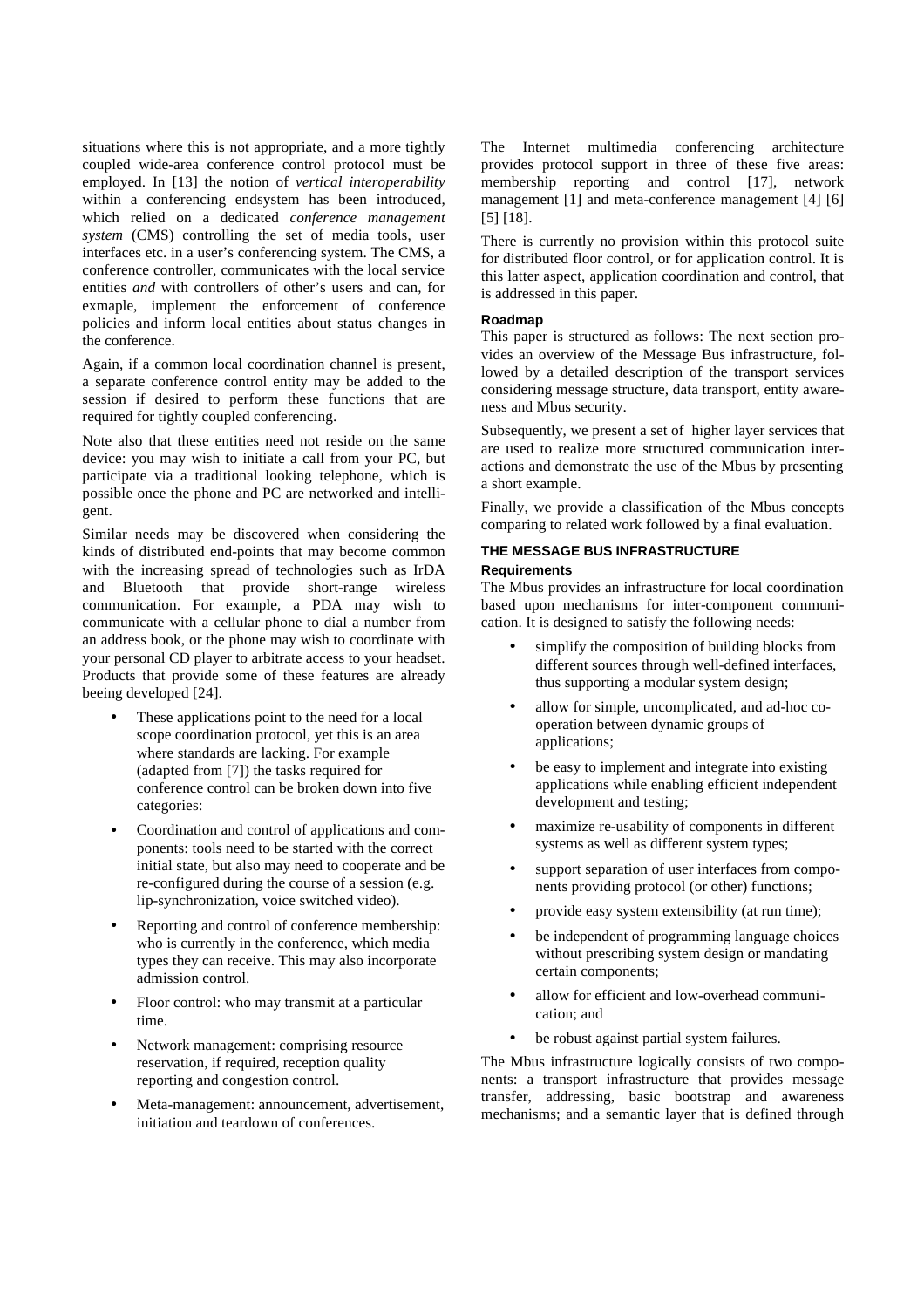the abstract services of the communicating modules. The following sections describe these in more detail.

#### **TRANSPORT SERVICES**

As its basic service, the Message Bus provides local (intrasystem) exchange of messages between components that attach to the Mbus (Mbus entities). A system is typically expected to comprise exactly one host, but a may also extend across a network link and include several hosts sharing the tasks; a local system does not extend beyond a single link – the Mbus is *not* intended or designed for use as a wide-area conference control protocol. Wide-area conference (and device) control has significantly different requirements regarding trust-models and scalability and must deal with different problems regarding reliability and message transport delay.

The message transport service provides group- and pointto-point-communication. It does not offer all the features that are frequently found in protocols for coordinating distributed applications in general such as guaranteeing a global or causal ordering of delivered messages.

Given these deliberate restrictions in functionality it is important to note that the Mbus implies a component model where communication between components can be realized without services from a full-featured infrastructure for distributed applications.

Message exchange takes place using UDP (User Datagram Protocol): datagrams are sent either via unicast to a single entity or multicast to a host- or link-local group. For unicast communications, message delivery is optionally performed reliably, with acknowledgements and retransmissions taking place at the Mbus transport layer. All multicast communication is performed unreliably.

For unicast communications, message delivery is optionally performed reliably, with acknowledgements and retransmissions taking place at the Mbus transport layer. Point-to-point and multicast communication is in general not distinguished by the transmission mechanism employed at the IP layer but rather by the qualification of the Mbus destination address. There is however the possibility to use IP-unicast for messages that are directed to a single receiver. (See section *Entity Awareness*.)

# **Mbus Addressing**

A key concept of the Mbus is its flexible and extensible addressing scheme. Mbus entities are identified by ntuples with each component of the tuple represented as an attribute-value pair. The addressing scheme for conferencing applications includes address elements like conference ("conf"), media ("media"), module type ("module"), application name ("app"), and application identifier ("id"). For example:

(media:audio module:engine app:rat id:1035- 0@134.102.218.67)

Each Mbus entity responds to messages addressed to any subset of its own address. For example, the entity with the address illustrated above will respond to messages providing the following target addresses:

```
(media:audio module:engine app:rat id:1035-
0@134.102.218.67)
(app:rat id:1035-0@134.102.218.67)
(media:audio)
()
```
A fully qualified address (with all components of the tuple present) indicates a unicast Mbus address. Messages with incomplete addresses have the potential to be received by multiple entities.

#### **Entity Awareness**

An entity on the Message Bus can learn the existence of other entities (and their complete addresses) by listening to the self-announcement messages that all entities send periodically. The rate at which these periodic heartbeat messages are sent is adapted dynamically depending on the number of entities in a Mbus session, thus allowing the Mbus to scale to larger groups of entities.

This mechanism is used to locate entities and to monitor their liveness during a session but also to build a complete set of the addresses of all available entities – Mbus layer addresses and transport layer addresses. The latter information can be used for optimization strategies, e.g. for deciding whether a message can be sent via IP-unicast.

Based upon these awareness functions, a bootstrap procedure is defined that allows entities to determine whether all other entities they depend on are present (without bearing the risk of deadlocks).

#### **Group Communication Mechanisms**

Each entity has a unique Mbus address that can be used to identify it and that is composed of any number of named address elements. The types and values of address elements are application-specific and can be used to aggregate entities into address groups.

Address element names may be associated with semantics: by providing certain address elements, entities can signal the type of service functionality they are able to supply. The Mbus specification itself does not impose any restrictions on application specific address elements. The semantics are provided by application specific profiles. For example, the address element set for conferencing applications defines elements for distinguishing entities by the media type that is assigned to them allowing a local conference controller to address one or more audio, video and other media tools.

A message that is to be sent via the Mbus has a target address – at the application level – that is used to determine how to deliver the respective message. This allows for *subject-based addressing-*like message delivery semantics and different communication models represented by the different group addressing features: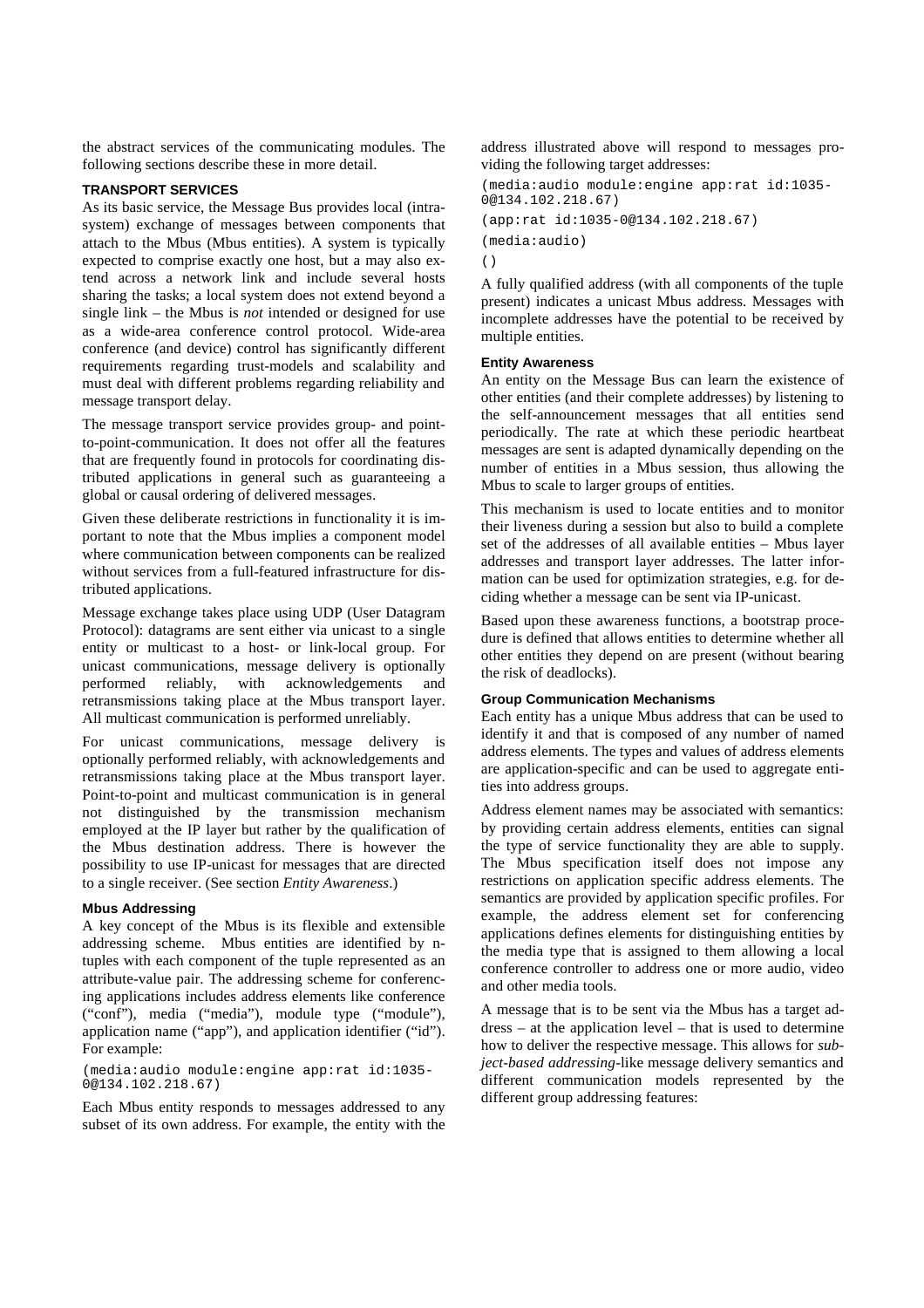# **Broadcast**

When a target address list is empty the message is broadcast to all entities on the Mbus.

#### **Unicast**

A message that contains a target address that is a unique Mbus address of another entity will be processed by this entity only. The Mbus defines mechanisms allowing such messages to be sent directly via unicast to the specific entity.

#### **Multicast**

As mentioned above target addresses can be used to identify groups on a per-message basis. All entities that match the given target address will receive and process corresponding messages: In situations where a certain module requires a specific service functionality, that can be provided by more than one other module, it can use a multicast address specifying the group of service providers to locate the desired entity. This may facilitate the implementation of service clients significantly: addresses of service providers do not need to be hardcoded and the communication model can accommodate many different specific scenarios regardless of the number of potential service providers.

It is not necessary to know the exact addresses of all potential receivers of a message. Instead a sufficiently unambiguous address list can be used. For example, in order to reach all audio engines in a session the address list (media:audio module:engine) might be appropriate.

#### **Mbus Messages**

Mbus messages are text-encoded and consist of a header with protool information and a payload section that can carry several textual commands with parameter lists. Command names are hierarchical and a set of basic data types for command parameters is defined, including numeric types, character strings, lists and opaque data.

Message authentication and encryption are supported as inherent transport features to prevent malicious attacks and to provide privacy for the communication within an Mbus domain. This allows the Mbus to accommodate multiple sessions of a user per host (including cross-session coordination) as well as any number of users on the same host or link (preventing accidental cross-user interaction).

# **HIGHER LAYER SERVICES**

Since the specification of the transport mechanisms does not include application-specific Mbus commands, these are expected to be defined in independent profiles. Mbus profiles normally do not only consist of a set of command definitions but also of the specification of the use of Mbus address elements, message interaction schemes and the description of message semantics.

In addition to the basic transport mechanisms, interaction schemes on a higher level of abstraction have been defined

to support the creation of useful profiles. This includes abstractions like remote procedure call, event notification and publish/subscribe mechanisms that provide more structured communication schemes while still allowing for simple and straightforward messaging.

Furthermore, different types of control-relations between peers are provided. This allows for scenarios where entities need a dedicated control relation to another entity in order to operate properly. Again, mechanisms are provisioned that allow both the simple ad-hoc communication scenario without manual configuration and explicit control relations.

These higher layer services are defined in a description of guidelines for specifying Mbus profiles. One of the features of these services is the notion of a *default target address* that can be assigned to event notification commands. In an application without a tight coupling between entities the default target address is used to notify other entities of certain events. Interested application modules have to know this address and configure their Mbus interface accordingly in order to be able to receive notifications. By the means of entering an explicit control relation with an event generating entity, a controlling entity can *redirect* the target address. Depending on the type of the selected control relation, this also affects the right to send commands to the entity and may exclude other entities from concurrently controlling it.

These mechanisms allow for re-using the same application module in different scenarios with different requirements for the strictness of the control relations: In an ad-hoc Mbus session, say for prototyping a distributed system, an entity can accept commands from arbitrary entities and use a default target address for event notifications. In a tightly coupled setting, different levels of control can be employed in order to achieve a more formalized and structured communication style.

# **EXAMPLES**

# **Reliable Audio Tool (RAT)**

RAT [25] is an example for a media tool that is itself decomposed into several funtional units:

- a media-engine that is responsible for media transport and rendering;
- a user-interface-component that provides a graphical user interface; and
- a controller that coordinates the two other components.

Usually RAT is invoked by starting the controller that in turn starts new processes for the media-engine and the user-interface. On startup, the three entities synchronize by using the corresponding Mbus mechanisms and the audioengine starts to report its capabilities and its status to the user-interface that uses this information to build appropriate menus etc. for the options that can be configured.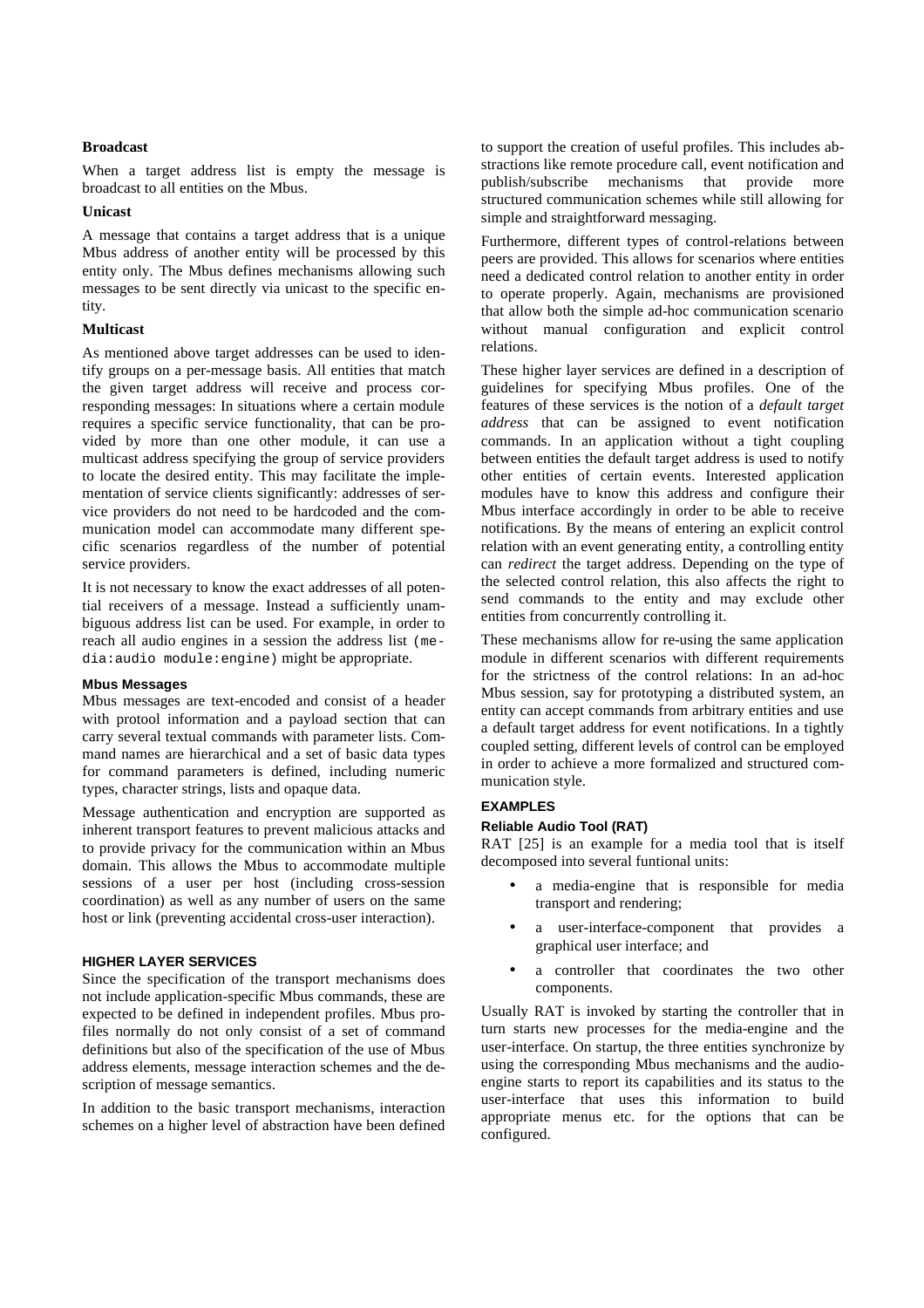After this setup-phase, the user interface reacts to userinteraction by sending appropriate Mbus commands to the audio-engine and the audio-engine reports events to the user-interface.

The components that constitute the RAT application are implemented as independent programs and can be re-used for other applications. For example the media-engine can be used in integrated conferencing applications, where the RAT-user-interface is replaced by another, probably application-specific user-interface.

Another example is an IP-Telephony-gateway that employs the RAT-media-engine for receiving and sending audio.

These examples highlight the way that components of originally standalone applications can be re-used in new scenarios without having to re-configure or even recompile them.

# **Multimedia Conferencing Application**

The following example illustrates how the Mbus can be used to extend the functionality of a stand-alone IP-Telephony system to an audio/video conferencing application by integrating the telephony box and *re-using* its functional components as Mbus entities in a new application.

Figure1 shows a Mbus based IP-Phone that is used as an audio component in an audio/video conferencing system: The additional components on the left-hand side run on a co-located workstation and extend the functionality of the phone system by taking-over the control of some sub-components. The "Endpoint Controller" registers with the "Phone Controller" and coordinates the new application. The Mbus communication model allows for plugging-in the new components without prior re-configuration of the system. For example the events that are generated by the audio engine and visualized by the phone display can be received and processed by the new GUI running on the workstation. This can be accomplished by the Mbus group communication facilities and/or by registering the GUI as an additional controller at the audio engine.

the final applications as well as the individual components that is achieved by

- 1. decomposing the application into independent, reusable funtional units;
- 2. specifying Mbus interfaces for the components;
- 3. using the Mbus group communication mechanisms for potential extensions; and
- 4. deploying the higher level services in order to allow for structured extensibility and possible transition between uncoordinated and controlled operation modes.

#### **Example Message**

Figure 2 shows an example Mbus message that is sent unreliably to the group of user interface modules in a components-based application.

```
mbus/1.0 1 342545638 U (media:audio \
module:engine app:rat id:1035- \
0@134.102.218.67) (module:ui) ()
rtp.source.name ("54e3" "unknown")
rtp.source.codec ("54e3" "GSM") 
rtp.source.active ("54e3" 1000)
```
#### **Figure 2: Sample Mbus Message**

### **RELATED WORK**

Concepts similar to those of the Mbus have been proposed on a number of occasions in the past. In this section, we review those proposals to show how they differ from our proposal, and highlight the relative advantages and disadvantages of each.

# **LBL Conference Bus**

The most widely deployed local conference coordination protocol in the Mbone community is the LBL conference





It can be noticed that decomposing applications using the Mbus mechanisms yields a certain level of *tailorability* of bus, used by the media tools vat [9] and vic [11] for arbitration of access to hardware devices (e.g.: framegrab-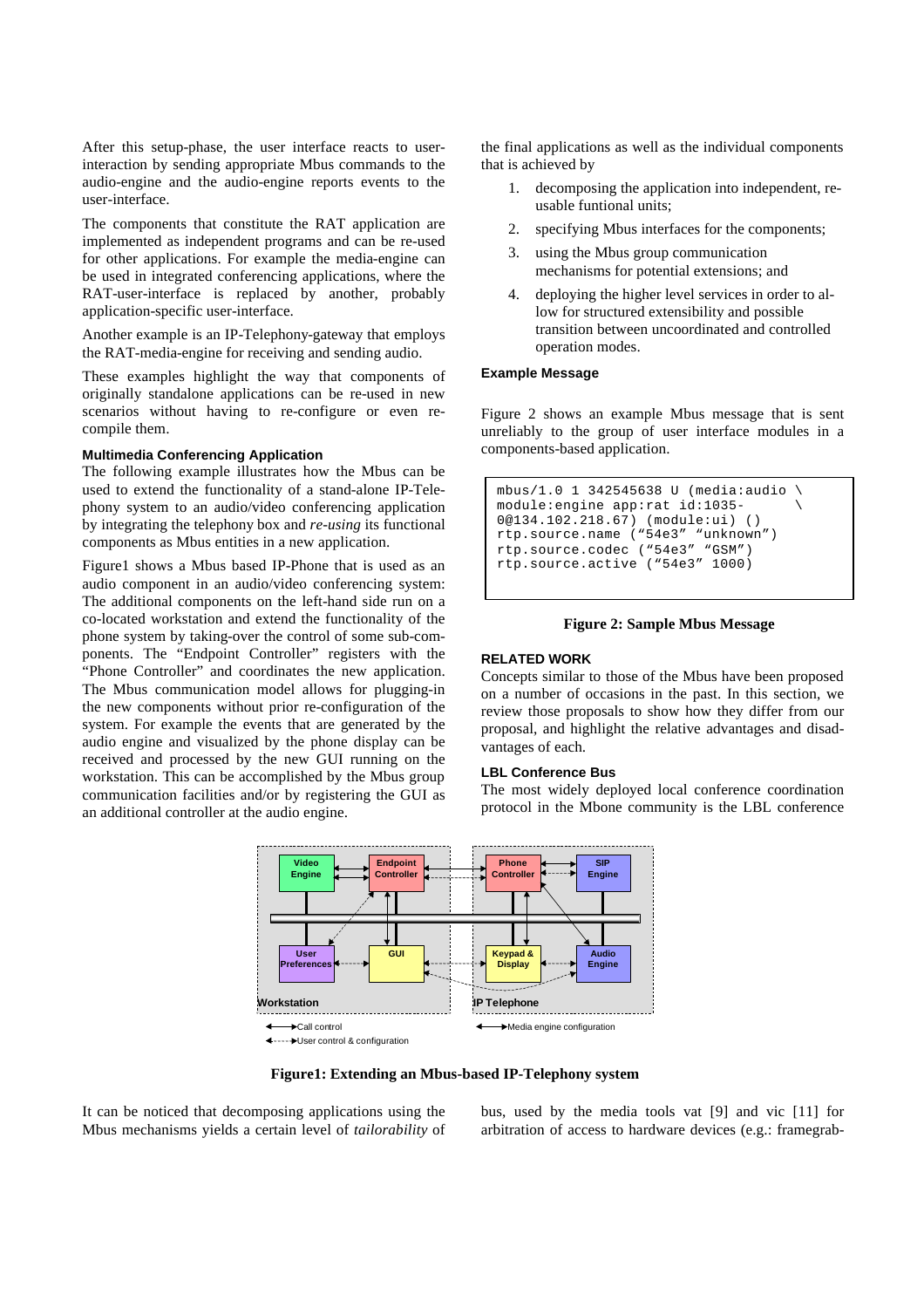ber, audio hardware), voice switching of video, and other simple inter-process coordination.

The LBL conference bus protocol is simple, yet effective for the limited use to which it is put. Messages have a type field, which does not appear to be used, and a process-ID as the destination address. A single, free form, text command sent in each message (and interpreted directly as a Tcl command string by the recipient).

Messages on the LBL conference bus are sent using IP multicast, with zero time-to-live (restricting the multicast to a single host). Each process listens on two multicast groups, one for messages affecting all sessions, and one specific to the individual session. There is no reliability included in the LBL conference bus protocol.

The key features of the LBL conference bus are the use of IP multicast for local communication, and the use of multiple communication channels.

### **Conference Control Channel Protocol**

The Conference Control Channel Protocol (CCCP) [7] is more ambitious in its scope, and is "intended for controlling conferences ranging from small, tightly coupled meetings, to extremely large loosely coupled seminars".

CCCP does not only provide a local coordination channel but is also targeted at conference wide control. Since IP-Multicast is used at the transport layer for both local and conference wide communication, CCCP has to address the problem of reliable multicast transmission. It therefore introduces different reliability and message ordering classes.

The addressing scheme provides address tuples (of fixed cardinality) and the possibility of "wildcarding" certain address elements in destination addresses. Although the set of address elements is fixed, CCCP still provides a mechanism for extensibility: the type element of an address can be hierarchical, so that the type of an CCCP entity can be very specific while the entity can be still be addressed by the major type prefix.

CCCP messages have a plain text addressing scheme and a plain text, free format text payload that usually consists of a function name and parameters.

#### **Pattern Matching Multicast**

The MInT toolset [19] uses a communication protocol named "pattern matched multicast" (PMM) [16] for coordination of media agents by a local controller. PMM supports three different transport methods: a centralized architecture with a message replicator that distributes messages to registered entities via UDP/IP or TCP/IP and a de-centralized model using host-local IP-Multicast without a central message replicator. The replicator process can also act as a message filter by sending certain messages only to entities that are interested.

PMM messages simply consist of the name of an object and a operation to be applied to the object. Object names are hierarchical descriptors containing identifiers for the conference, media, media instance and (optionally) the media session member. Operations are textual commands, "directly interpretable by a standard Tcl interpreter".

Applications can register for messages with the central replicator by sending a message with a wildcarded object and operation name.

The receiver directed filtering is only available in the presence of a central replicator.

#### **Jini**

Jini [21] is a Java based architecture enabling users to share services and resources over a network within the scope of a workgroup. Jini provides the concept of federating services and clients of services.

Services can be located using lookup services that serve as repositories of services – objects in the Java programming language that can be downloaded to clients during a lookup operation and act as proxy stubs to the service module. Services deploy a location server discovery and join protocol in order to become part of a Jini system. The discovery protocol relies on IP-Multicast. It is possible to distinguish types of services by a group identifier within in a lookup service. These identifiers are arbitrary strings that services can choose upon registering with a lookup service.

Jini uses Java remote method invocation (RMI) to implement the basic inter-services protocols but service proxies can employ other protocols to communicate with service entities.

Jini provides the model of leasing services: Resources are allocated using a renewable, duration-based scheme. Furthermore Jini offers an event and notification interface and a transaction interface that enables Jini application to coordinate state changes.

The main focus of the Jini architecture is on resource and service localization and not on the area of client-serviceinteraction. Due to the use of RMI Jini is a Java-only solution that cannot interoperate with non-Java components.

#### **CORBA and DCOM**

CORBA [12] and DCOM [2] provide mechanisms for transparent invocation and accessing of remote distributed objects. Both require interface definitions and provide the usual object oriented features such as encapsulation, inheritance, and polymorphism for remote objects. Different techniques are used to achieve programming language and platform independence: CORBA provides abstract class definitions that are mapped to representations in concrete programming languages while DCOM, relying on the Component Object Model (COM), provides a per-platform binary standard.

The applications that both CORBA and DCOM are targeted at usually require a tighter coupling of components and fall into a different category than the Mbus-based component system we have presented.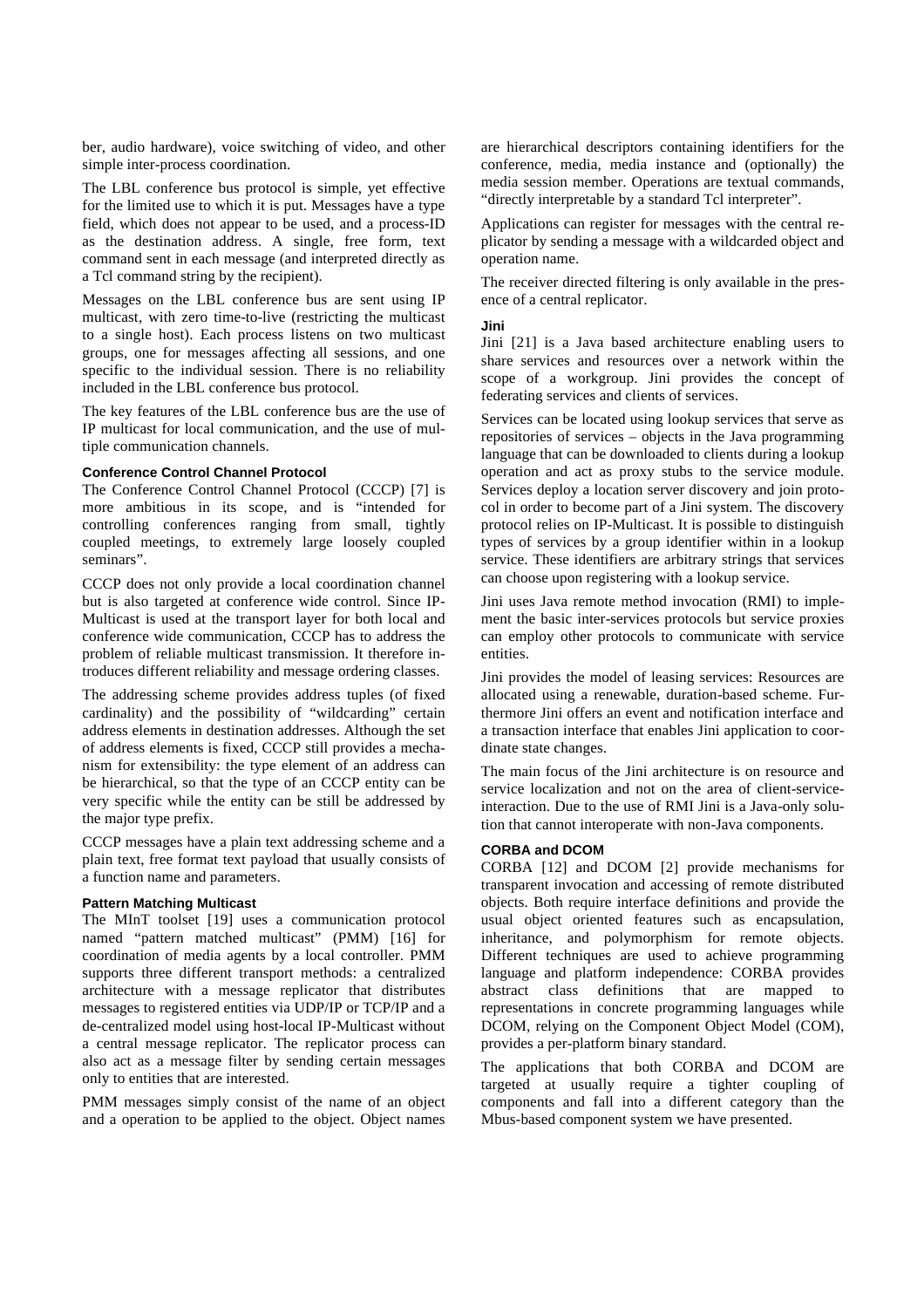Both approaches offer elaborate solutions for the creation of type-safe distributed features that go beyond the services of a message-oriented coordination infrastructure. By requiring a significant amount of static information and/or further management components like naming services, interface repositories and Object Request Brokers (respectively Service Control Managers) both techniques do not appear adequate for simple, flexible ad-hoc cooperation. Besides, they are both not universally available and particularly easy to implement for small, limited platforms.

# **CONCLUSIONS**

It has been shown that the Mbus is a simple lightweight message-oriented coordination protocol that is useful for decomposing applications into components that are distributed across a local network link. Although the Mbus does not provide complete support for distributed applications it can be used in systems, where components are relative independent and can cope with the message oriented coordination services.

The group communication mechanisms add a valuable degree of flexiblity that allows to plug-in components into a running system in a uncomplicated way. This result in tailorable systems that are open for future extensions.

The higher layer services allow for structured communication interactions while still preserving the simple and flexible message exchange paradigm.

Given these benefits and considering the platformneutrality the Mbus is an interesting alternative to the presented existing solutions.

#### **FURTHER INFORMATION**

Detailed information and implementations for different platforms are available at http://www.mbus.org/.

#### **REFERENCES**

- 1. Braden, R., Zhang., L., Berson, S., Herzog, S., and Jamin, S., Resource ReSerVation Protocol (RSVP) – Version 1 Functional Specification, RFC 2205, September 1997
- 2. Brown, N., Kindel, C., Distributed Component Object Model Protocol -- DCOM/1.0, draft-brown-dcom-v1 spec-03.txt, January 1998
- 3. Handley, M., Crowcroft, J., Bormann, C., and Ott J. The Internet Multimedia Conferencing Architecture. draft-ietf-mmusic-confarch-03.txt. July 2000
- 4. Handley, M., Schulzrinne, H., Schooler, E., and Rosenberg, J. SIP: Session Initiation Protocol. RFC 2543. March 1999
- 5. Handley, M., and Jacobsen, V. SDP: Session Description Protocol. RFC 2327. April 1998
- 6. Handley, M., Perkins, C., and Whelan, E., Session Announcement Protocol, draft-ietf-mmusic-sap-v2- 06.txt, March 2000
- 7. Handley, M., and Wakeman, J., CCCP: Conference Control Channel Protocol – A scalable base for building conference control applications, 1995
- 8. Jacobsen, V. Multimedia conferencing on the Internet. SIGCOMM'94 Tutorial. August 1994
- 9. Jacobsen, V., McCanne, S., vat LBNL Audio Conferencing Tool, http://www-nrg.ee.lbl.gov/vat/
- 10.Kouvelas, I., Hardman, V. and Watson, A., Lip Synchronisation for use over the Internet: Analysis and Implementation, In GLOBECOMM'96, 1996
- 11.McCanne, S., and Jacobsen, V., Vic: A flexible Framework for Packet Video, In ACM Multimedia'95, pp. 511-522, November 1995
- 12.Object Management Group, A Discussion of the Object Management Architecture, http://www.omg.org/technology/documents/formal/obje ct\_management\_architecture.htm, January 1997
- 13.Ott, J., Bormann, C., and Bormann, U., Service Interoperability in Teleconferences, published as Common Functional Specification L313 of the RACE Industrial Consortium, February 1994
- 14.Ott, J., Perkins, C., and Kutscher, D., A Message Bus for Local Coordination. draft-ietf-mmusic-mbustransport-02.txt. July 2000
- 15.Ott, J., Perkins, C., and Kutscher, D., The Message Bus: Messages and Procedures, draft-ietf-mmusic-mbussemantics-00.txt, 1999
- 16. Schulzrinne, H., Dynamic Configuration of Conferencing Applications using Pattern-Matching Multicast, In NOSSDAV'95  $(5<sup>th</sup> International)$ Workshop on Networks and Operating System Support for Digital Audio and Video), 1995
- 17.Schulzrinne, H., Casner, S., Frederick R., and Jacobsen, V. RTP: A Transport Protocol for Real-Time Applications. RFC 1889. January 1996
- 18.Schulzrinne, H., Rao, A., and Lanphier, R., Real Time Streaming Protocol (RTSP). RFC 2326. April 1998
- 19.Sisalem, D., and Schulzrinne, H., The Multimedia Internet Terminal, Journal of Telecommunication Systems, vol. 9, no. 3, pp. 423-444, September 1998
- 20.Stiemerling, O., Component-based Tailorability, Dissertation, Bonn, May 2000
- 21.Sun Microsystems, Jini Specification, http://www.sun.com/jini/specs/jini1\_1spec.html, 2000
- 22.Szyperski, C., Component Software Beyond Object-Oriented Programming, Addison-Wesley, 1999
- 23.ter Hofte, H., Working Apart Together Foundations for Component Groupware, Telematica Instituut, Enschede, 1998